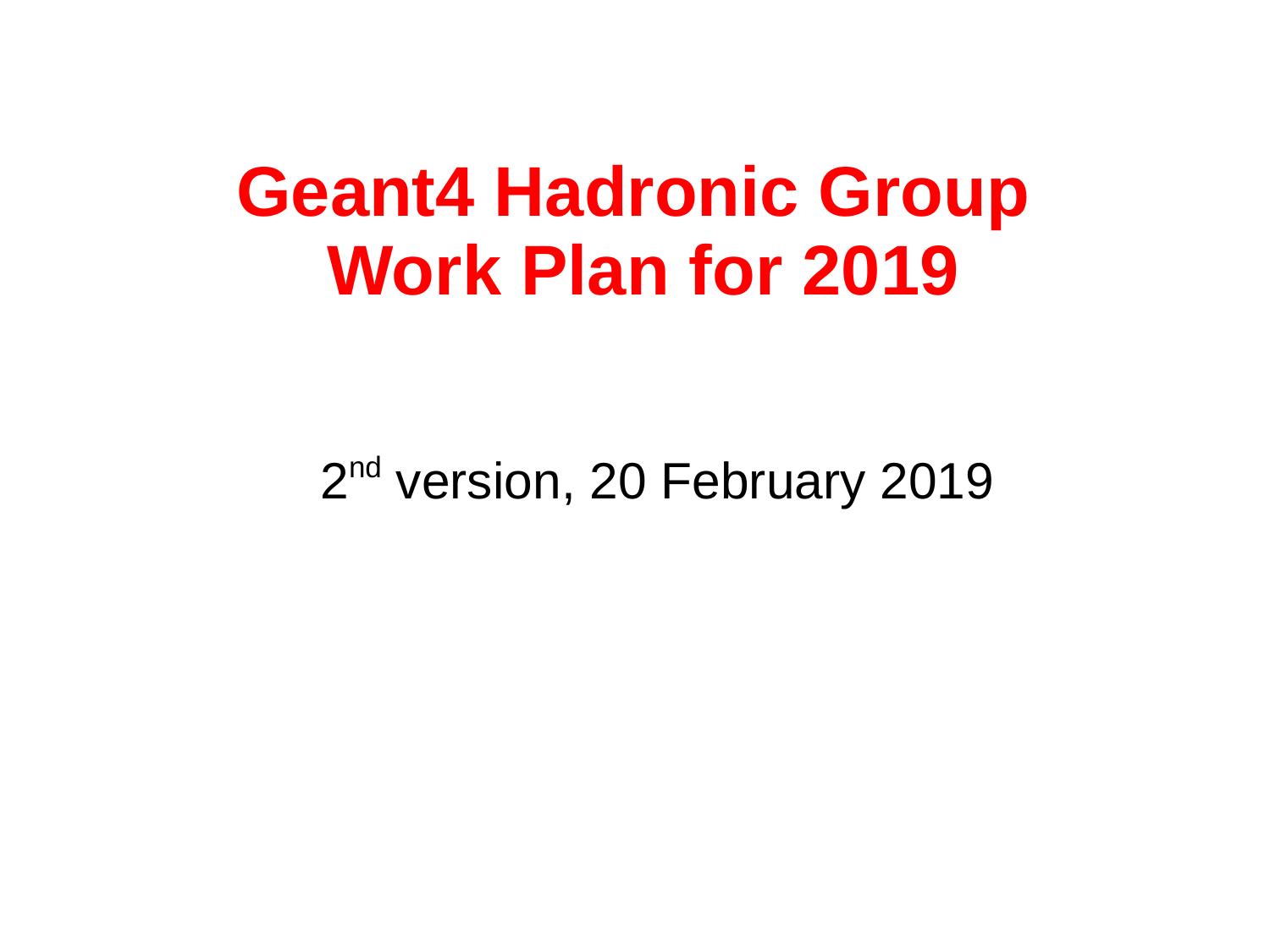# String models (1/3)

- **Study of fast particle production in hadronic interactions** 
	- Analysis of small-angle particle production in proton and pion nuclear interactions in FTF and QGS
		- HARP data (p/pi) at 3 15 GeV/c, Allaby data (19.2 GeV/c), data at 24 GeV/c, NA61/SHINE data on p+C interactions at 31 GeV/c, last Protvino data on p+C interactions at 31 GeV/c, Cronin data
	- V. Uzhinsky
- Study of **slow** particle production in hadronic interactions
	- Revision of the statistical multi-fragmentation model of Geant4, and analysis of nuclear multi-fragmentation data
	- V. Uzhinsky
- Extension of the string models (FTF and QGS) to **charmed & bottom hadrons**
	- V. Uzhinksy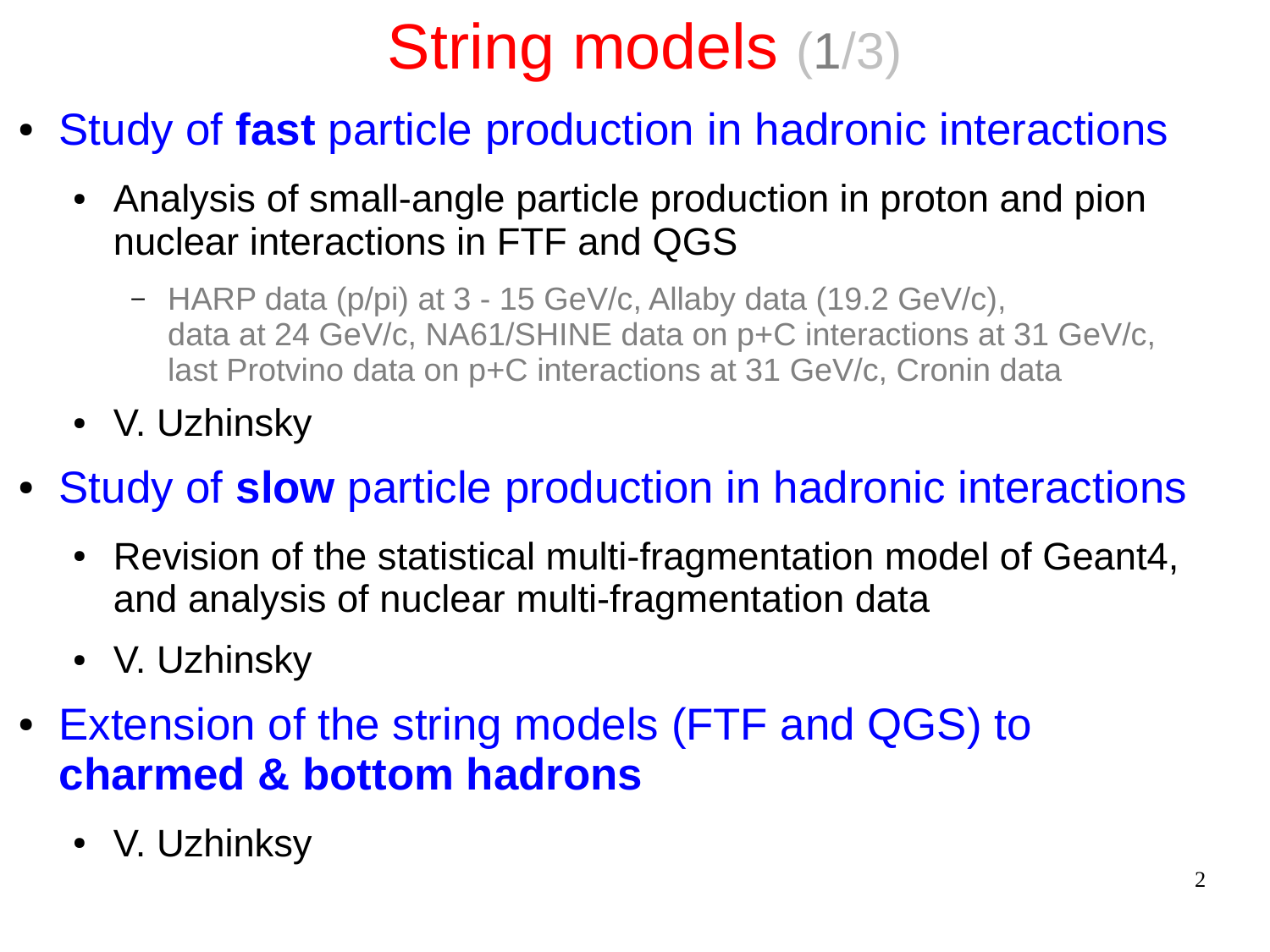# String models (2/3)

- Re-thinking of the string fragmentation treatment for low-mass strings, and of antiproton annihilation in Geant4
	- V. Uzhinsky
- Development, fine-tuning and validation of FTF for antiproton – nucleus interactions from rest to hundred GeV
	- A. Galoyan
- Validation of FTF model for nucleus nucleus interactions
	- A. Galoyan
- Collect experimental data on charm hadron production in hadron-nucleus interactions for future validation
	- A. Galoyan
- Introduce fusion of quark-gluon strings for FTF and QGS
	- A. Galoyan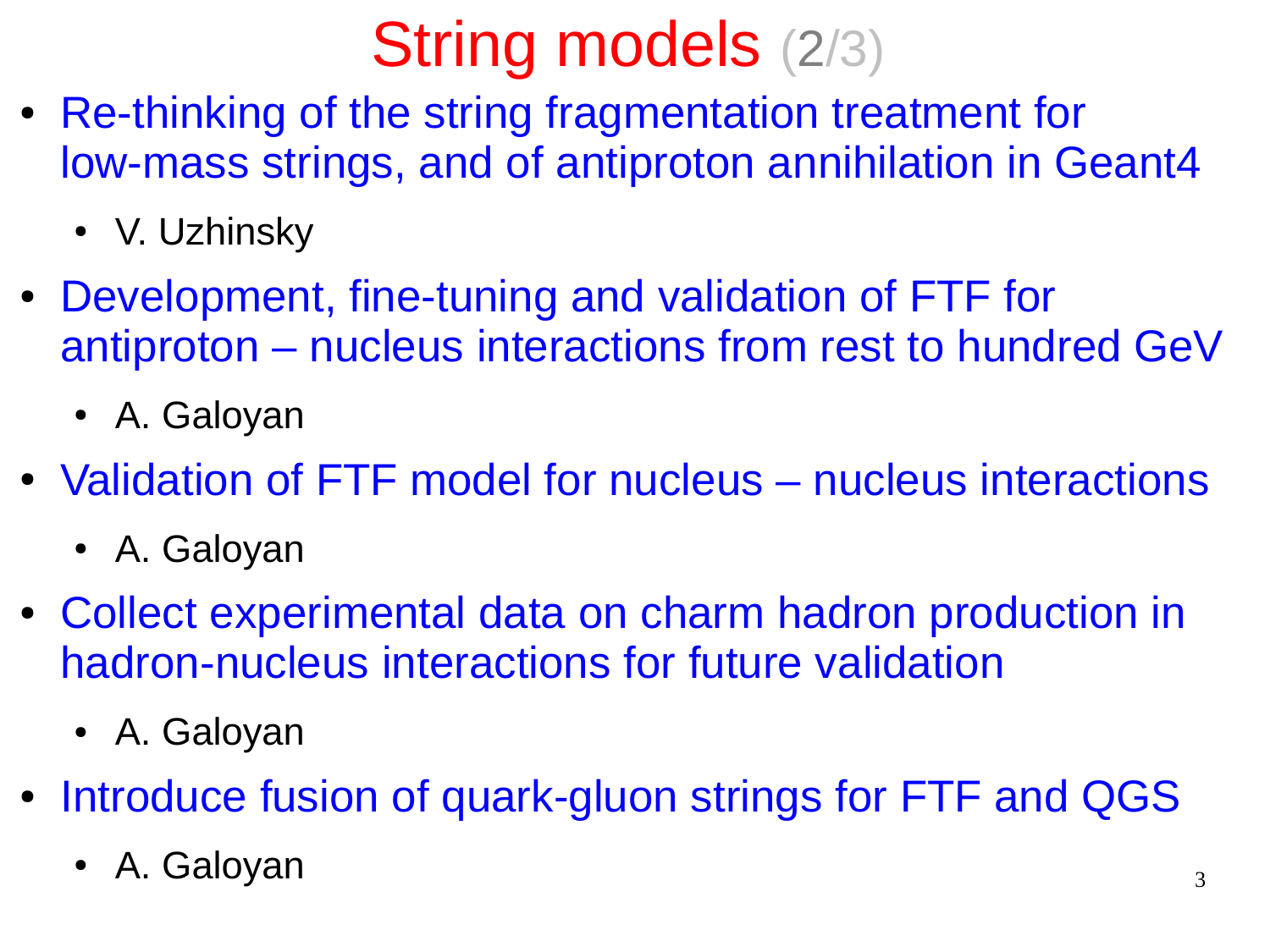# String models (3/3)

- Investigation of physics effects of using Fortran EPOS with Geant4 for hadron interactions at very high energy
	- A. Ribon
- Hadronic shower effects of **FTF** and **QGS**
	- A. Ribon
- Code improvements of **FTF** and **QGS**
	- A. Ribon
- Further improvements of HIJING at RHIC & LHC energies
	- K. Abdel-Wagel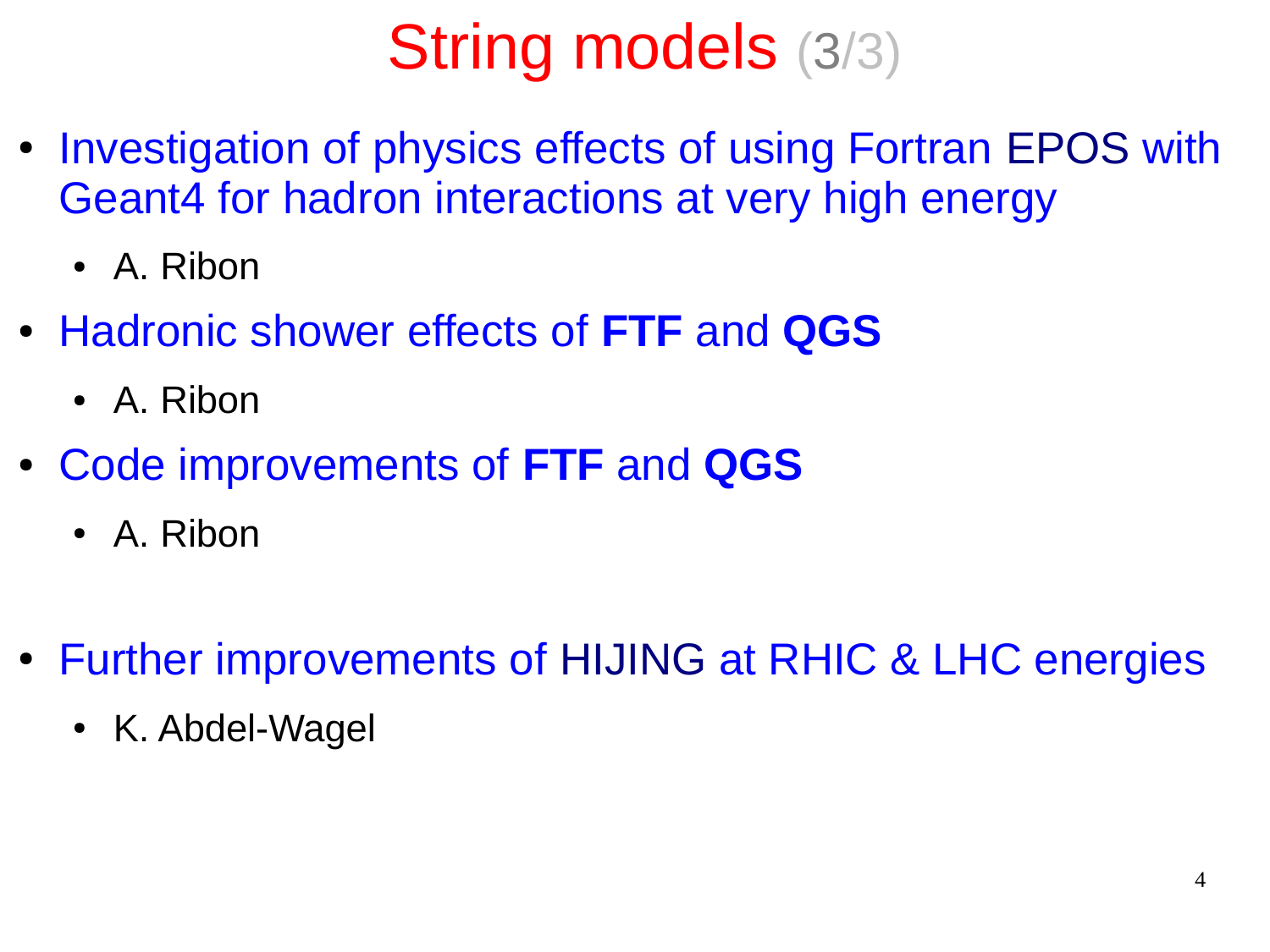#### Intra-nuclear Cascade models

- **Bertini** (BERT) model
	- Improved multi-body phase generation and its validation against HARP data
		- Dennis Wright
	- Maintenance and user-support
		- M. Kelsey, Dennis Wright
- **Binary** (BIC) model
	- Development of a coalescence model
		- G. Folger
	- Code review and maintenance
		- G. Folger
- **INCL++** model
	- Upgrades and maintenance
		- J-C. David, J. Hirtz, D. Mancusi, J.L. Rodriguez Sanchez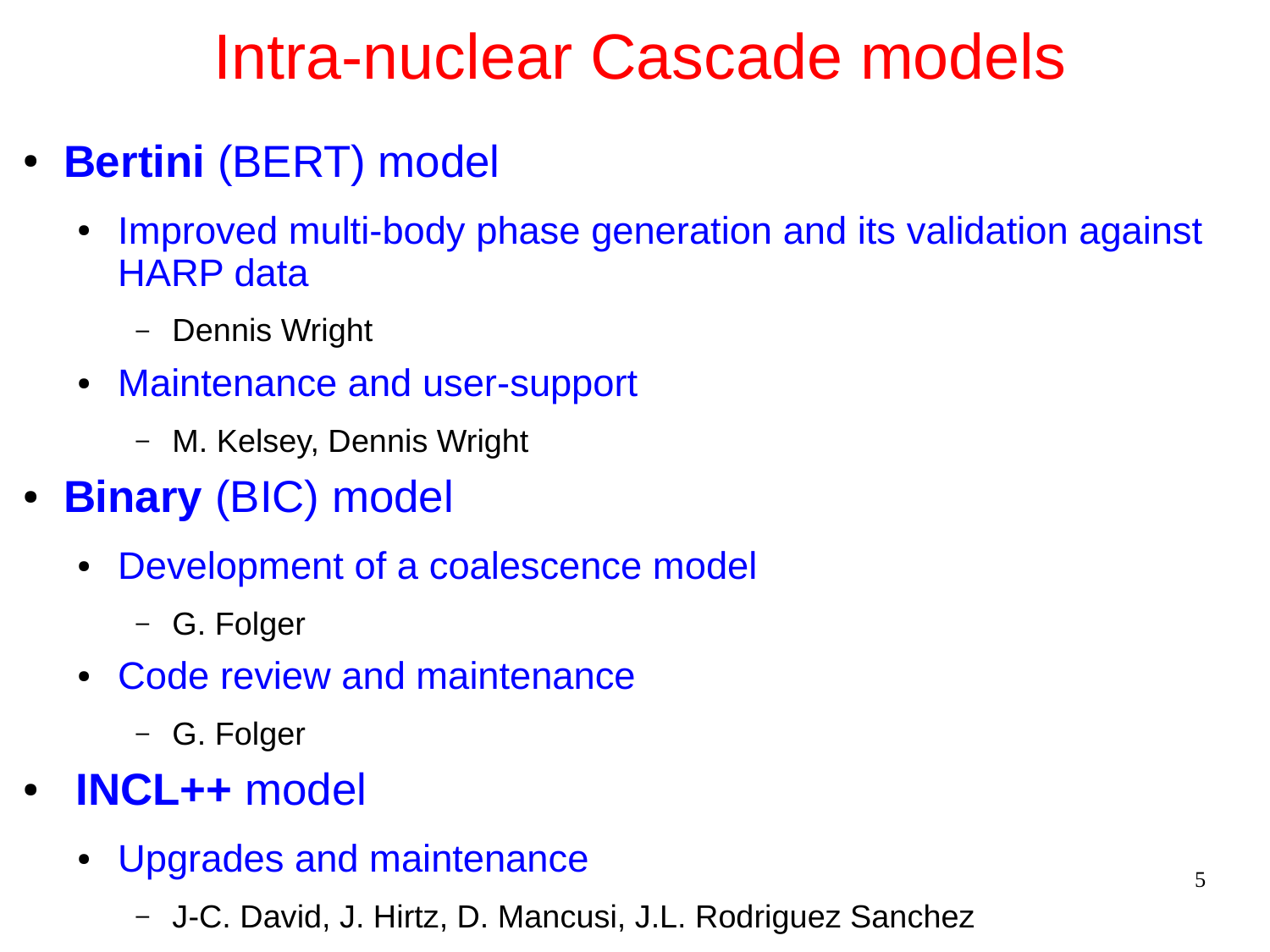#### Precompound / De-Excitation models

- Include the gamma de-excitation chain into FermiBreakUp
	- V. Ivanchenko, J.M. Quesada
- Release of the new GEM model
	- V. Ivanchenko, J.M. Quesada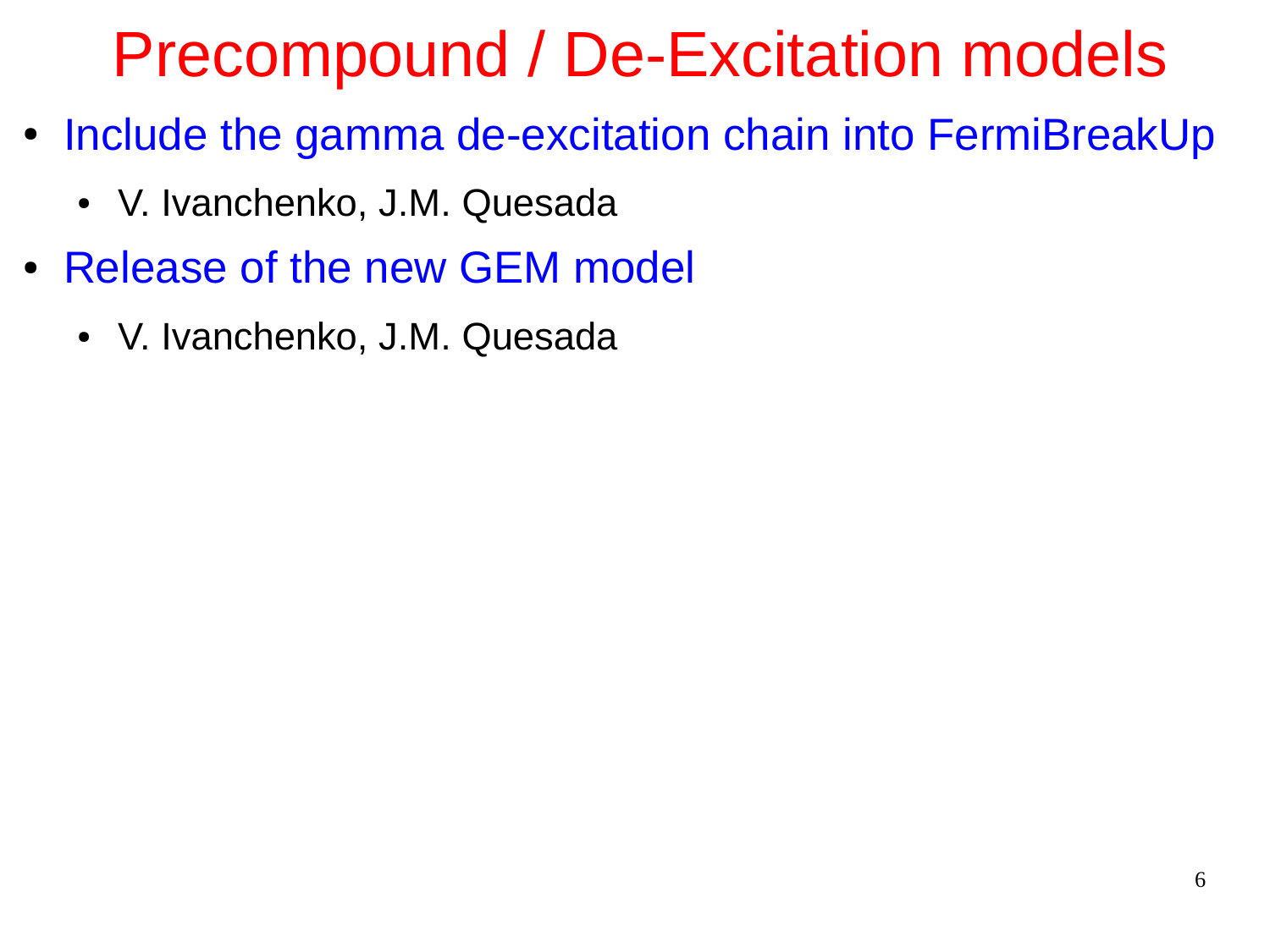## Radioactive Decay model

- Maintenance and update of RadioactiveDecay and PhotonEvaporation databases
	- L. Desorgher
- Add possibility for the user to add his own beta spectrum
	- L. Desorgher
- Build geant-val or similar validation test for G4Rad decay
	- L. Desorgher
- Beta-delayed particle emission
	- L. Sarmiento
- Superheavy elements
	- L. Sarmiento
- Connection of LLNL spontaneous fission model to RDM
	- Dennis Wright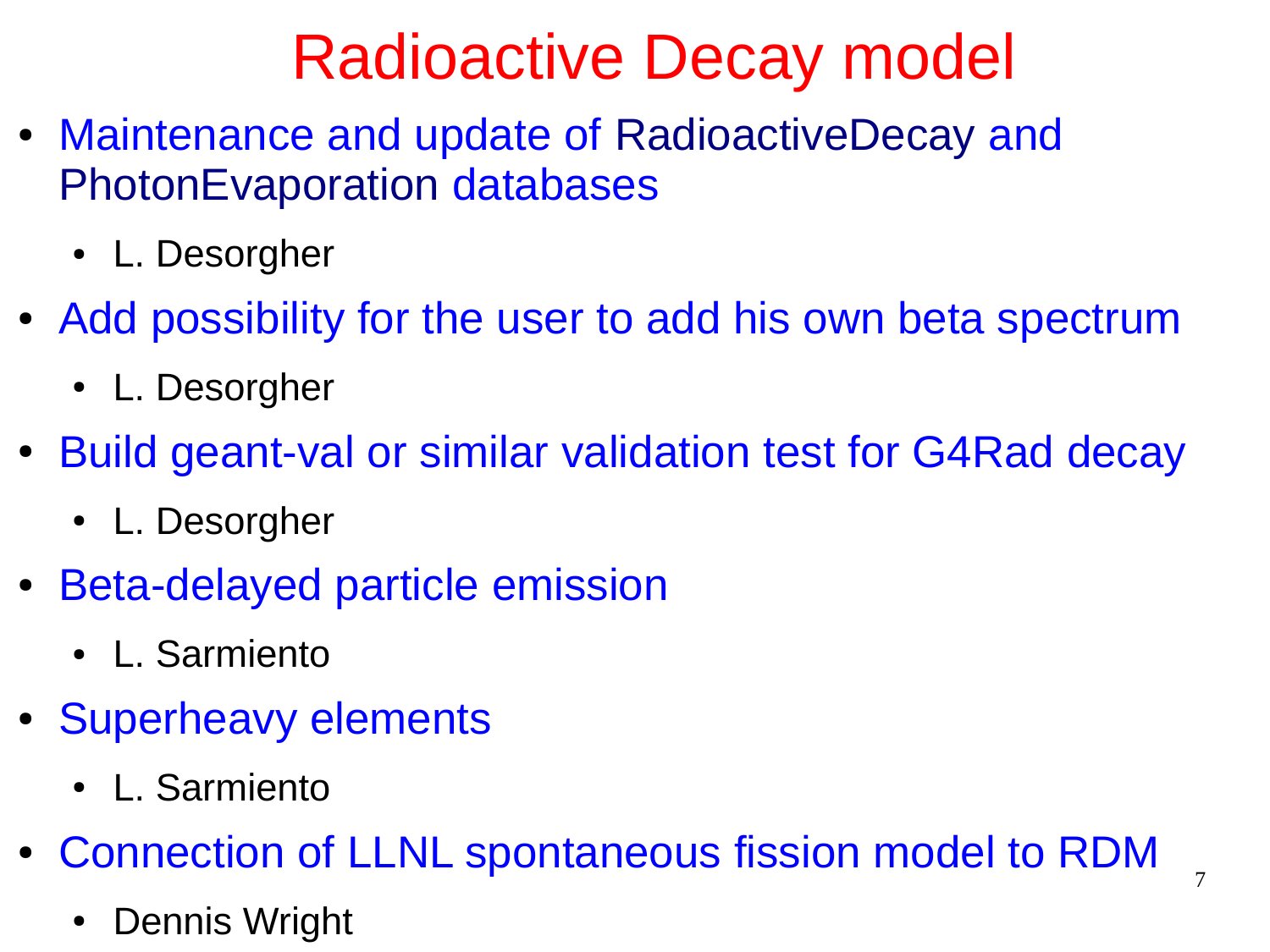### ParticleHP model

- **Validation & Maintenance of ParticleHP** 
	- Dennis Wright (SLAC)
	- P. Arce, E. Mendoza & D. Cano (CIEMAT)
	- A. Bhattacharyya, H. Kumawat (BARC)
- Verification and validation (when possible) of a Geant4 application for the simulation of (alpha, n) reactions
	- E. Mendoza & D. Cano
- Implementation in Geant4 of the SCINFUL-QMD physics for the detailed simulation of neutron detectors up to a few hundred MeV
	- E. Mendoza & D. Cano
- Improved gamma cascades
	- Dennis Wright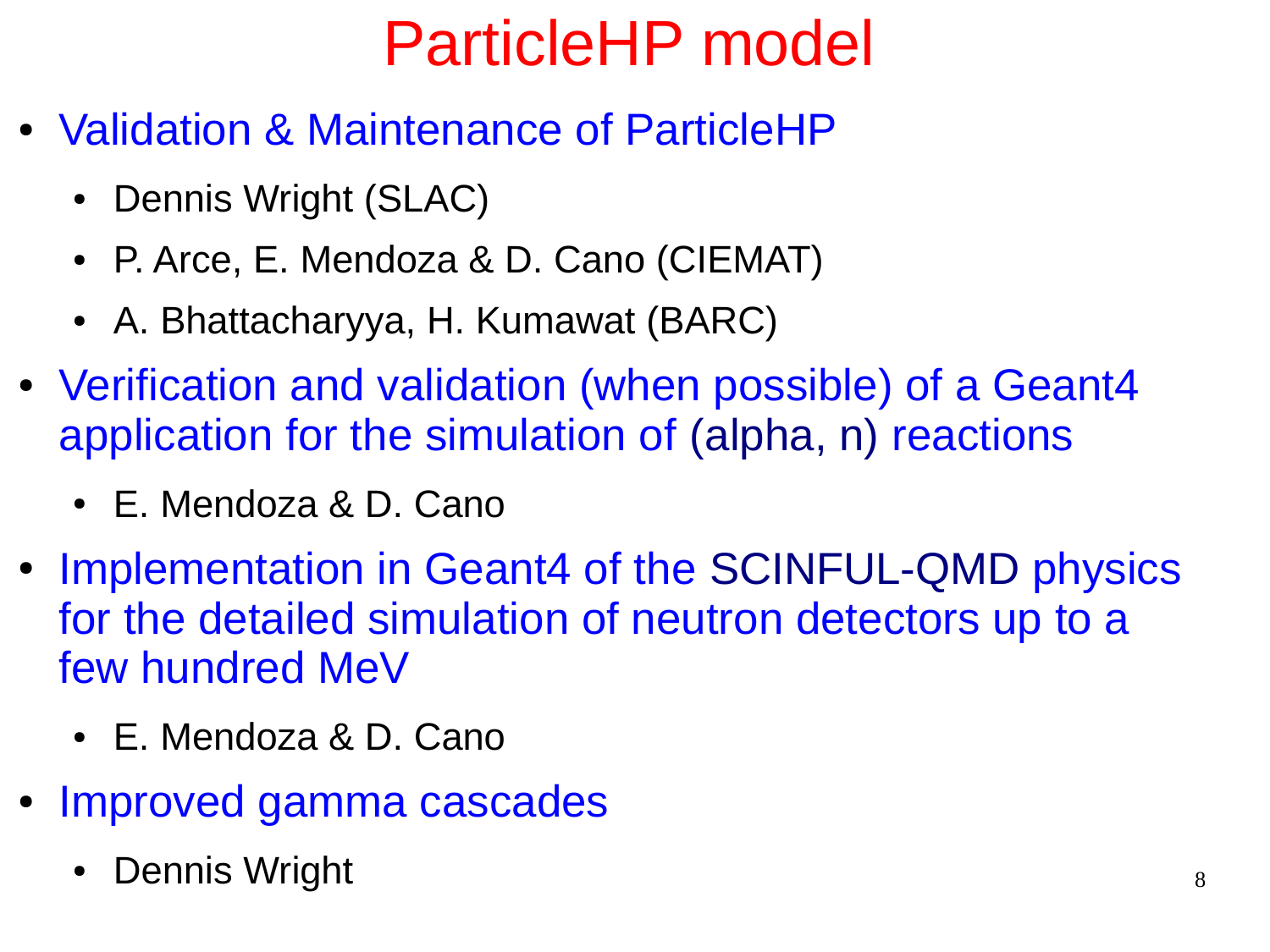## LEND model

(Low Energy Neutron Data , General Interaction Data interface)

- Complete, test, and release new version of LEND/GIDI : LLNL low energy nuclear data interface and data
	- Douglas Wright
- Maintenance and support of physics lists using LEND with LLNL fission model
	- Douglas Wright

#### NCrystal model

(Model for ~meV neutron scattering in both poly- and single-crystals)

- Publish paper describing the model
- Improved integration of the model in Geant4
	- X. Cai & T. Kittelmann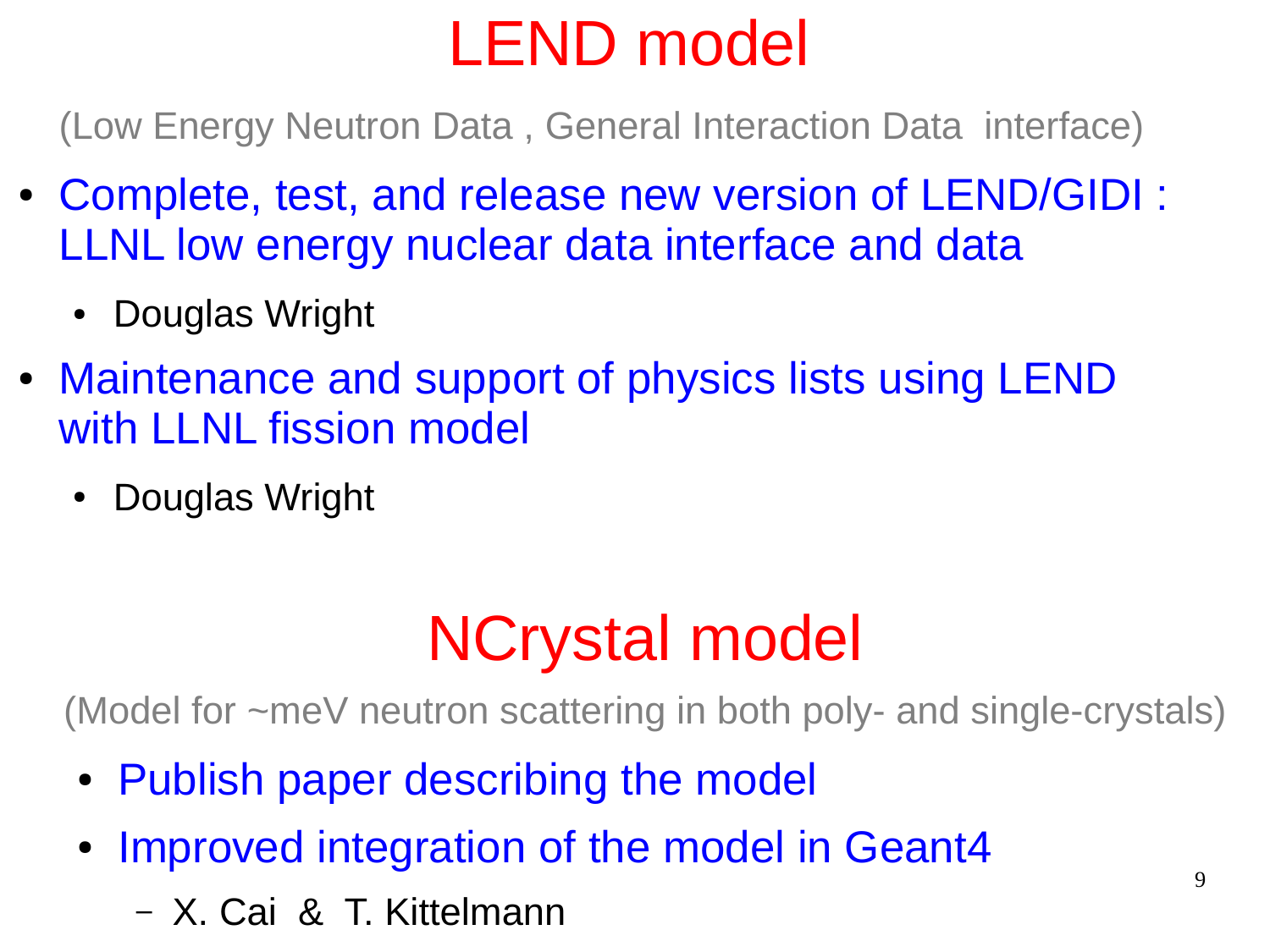#### Elastic models

- Introduce a new model with delta-resonance elastic scattering for pions
	- V. Ivanchenko
- Improvement and validation of the diffuse elastic model
	- V. Grichine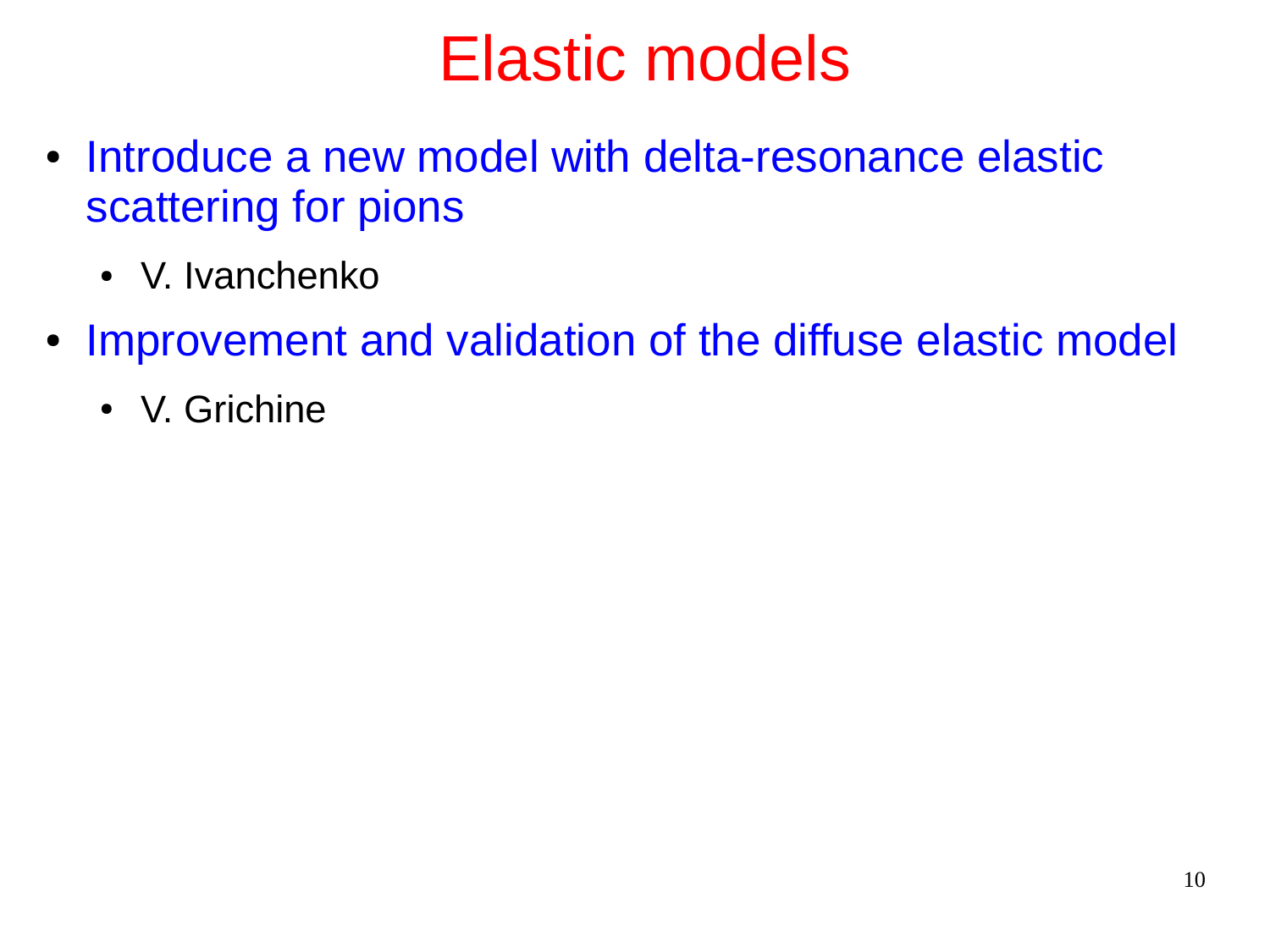## Other models

- Muonic atoms
	- K. Genser, K. Lynch
- Neutrino- (electron-, gamma-) nucleus final-state models
	- V. Grichine
- Maintenance and validation of QMD
	- T. Koi
- Maintenance and hypernuclei production in ABLA++
	- J.L. Rodriguez Sanchez
- Interfacing BLOB (low-energy, entry-channel model) to G4
	- C. Mancini (GeNIALE project)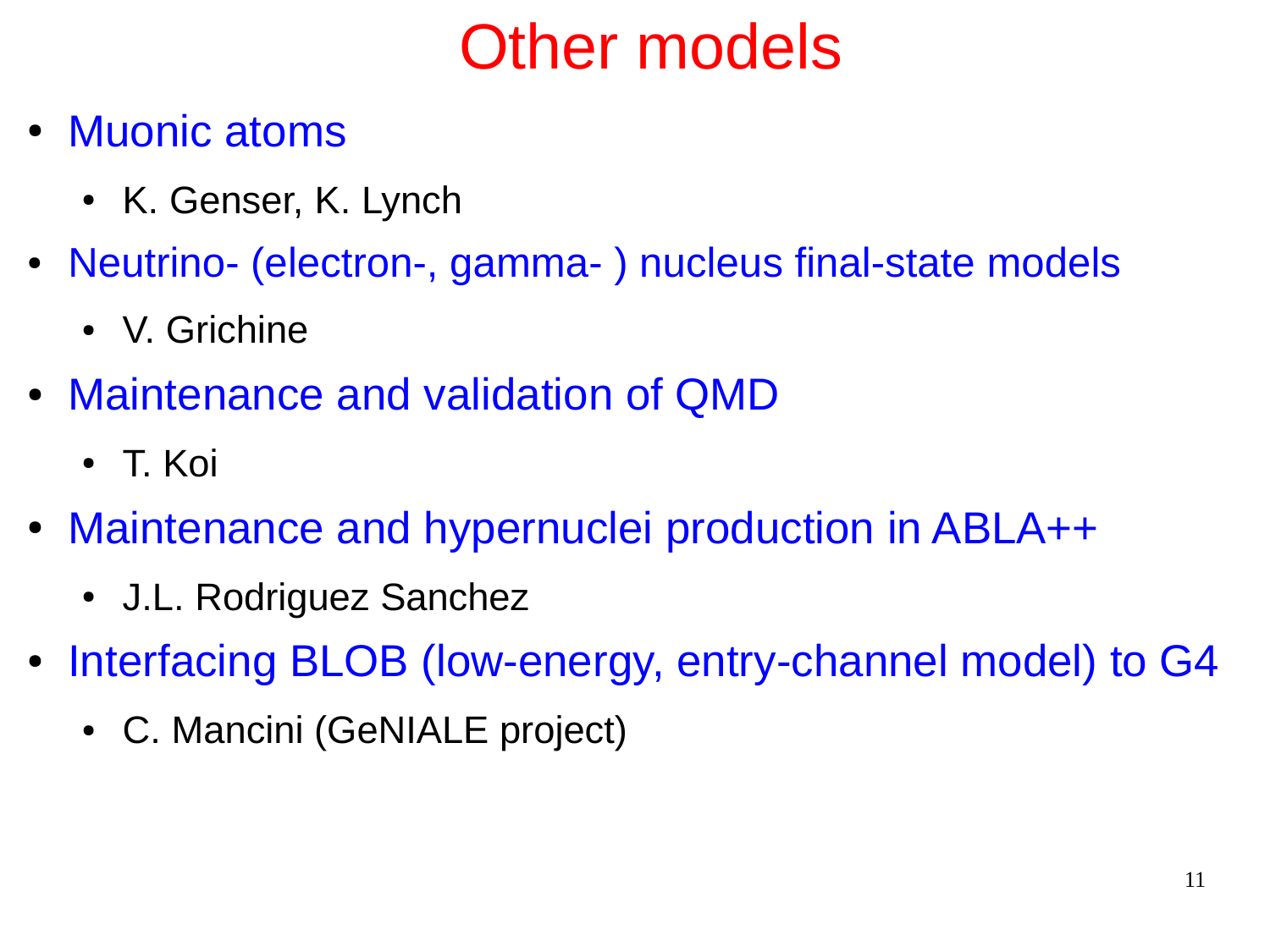#### Cross Sections

- Improve hadronic cross sections (more accurate treatment of elastic, use of TOTEM data for pp)
	- V. Ivanchenko
- Extension of Glauber-Griboy nuclear cross sections for **heavy projectiles**: hyperons, charmed and bottom hadrons
	- V. Grichine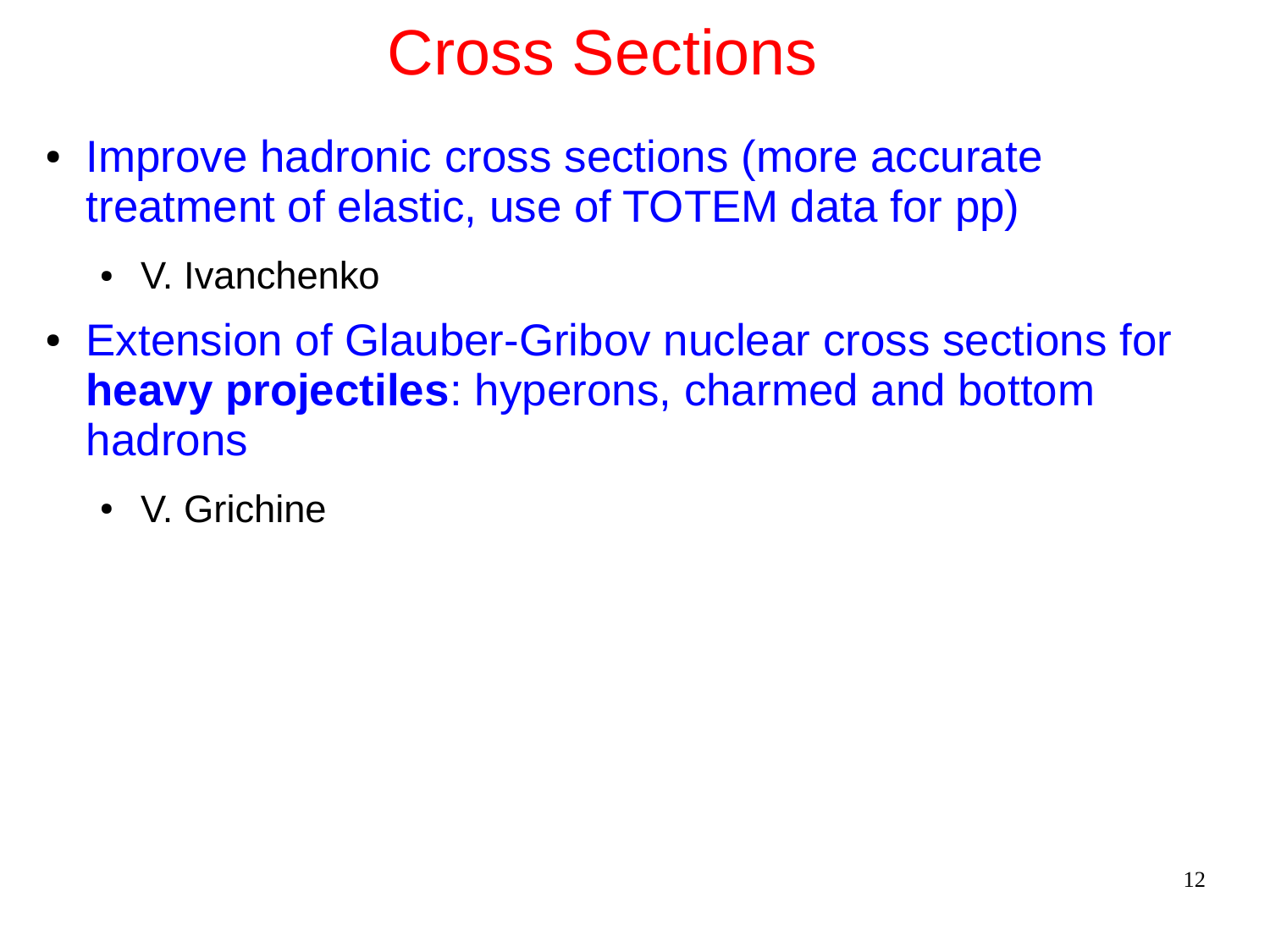### Validation & Testing

- Maintenance and periodic execution of Tests 19, 47, 48, 75, 23; maintenance of common hadronic test infrastructure
- Hadronic validation with BNL and MIPS data, and with the new high-granularity CMS test-beam
- Monitoring and documentation of physics lists with the focus on Intensity Frontier (IF) experiments
- Development and validation of the infrastructure for studying sensitivity of the MC predictions to the variations of the model parameters (with focus on Precompound, Bertini cascade, and FTF) and refining of the model parameters validity ranges if applicable
- Possible validation of interfaces of Geant4 hadronic models to be used by GENIE neutrino interaction code
- FNAL Team: S. Banerjee, K.Genser, R.Hatcher, H.Wenzel, J.Yarba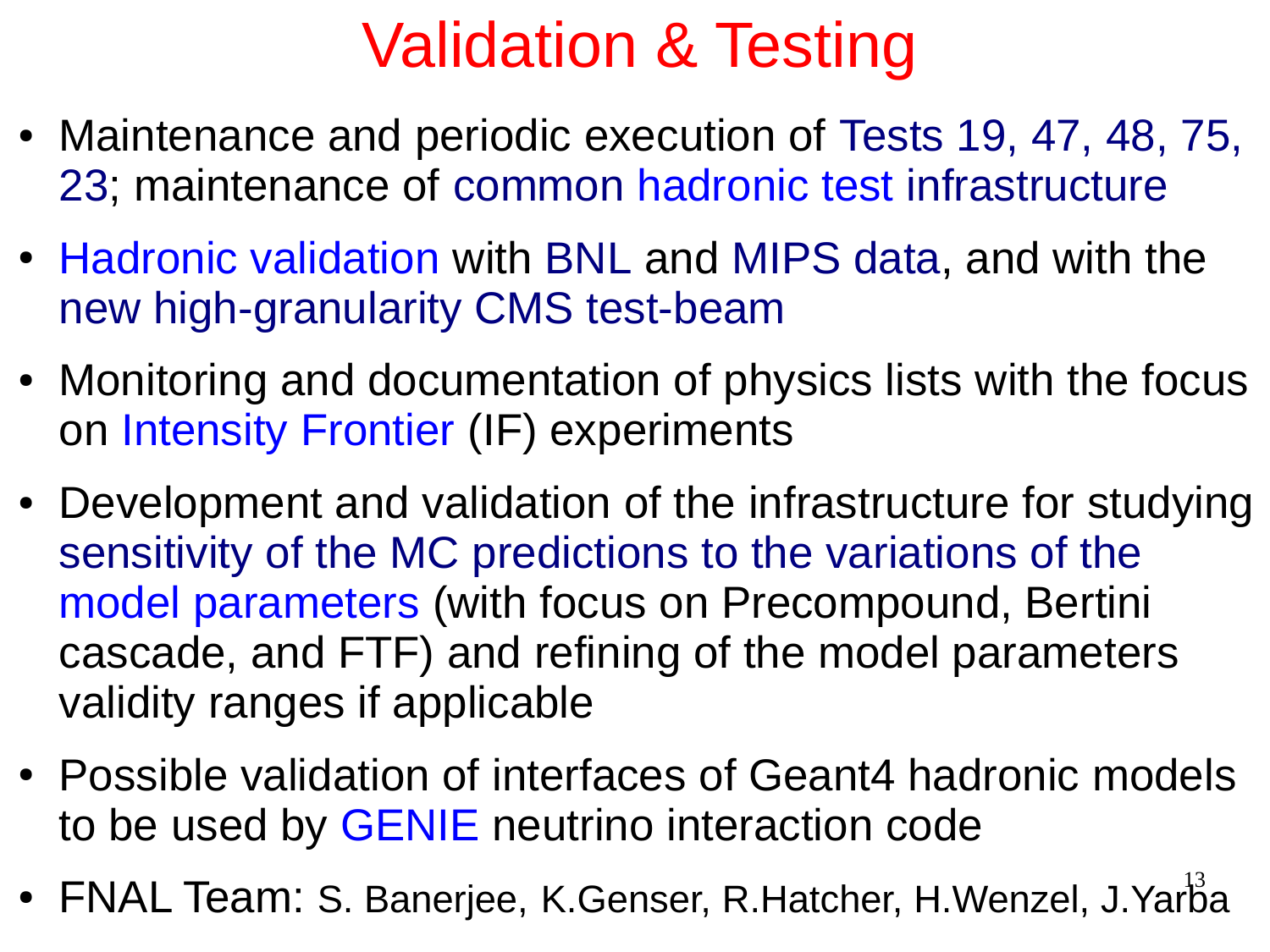### Other Validation activities

- Validation of cascade models using the **n\_TOF** evaluated neutron flux, obtained at EAR1 and EAR2
	- M. Cortes Giraldo
- Validation and maintenance of **TARC** (test15)
	- A. Howard, A. Bhattacharyya